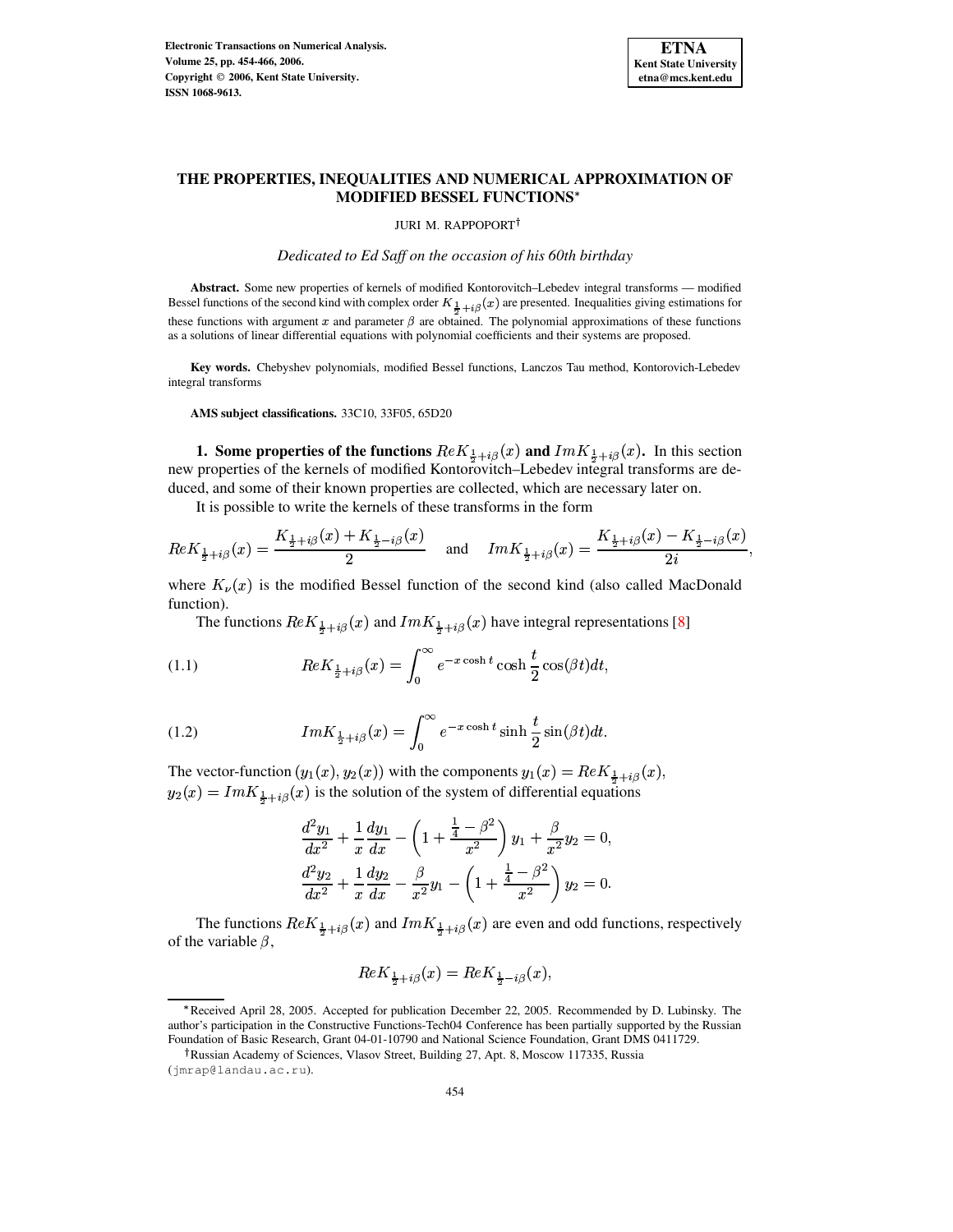**ETNA Kent State University etna@mcs.kent.edu**

# MODIFIED BESSEL FUNCTIONS 455

<span id="page-1-3"></span>
$$
Im K_{\frac{1}{2}+i\beta}(x)=-Im K_{\frac{1}{2}-i\beta}(x).
$$

The functions  $Re K_{\frac{1}{2}+i\beta}(x)$  and  $Im K_{\frac{1}{2}+i\beta}(x)$  are related to the modified Bessel functions of the first kind  $I_{\nu}(\mathbf{x})$  as follows,

(1.3) 
$$
Re K_{\frac{1}{2}+i\beta}(x) = \frac{\pi}{\cosh(\pi\beta)} \frac{Re I_{-\frac{1}{2}-i\beta}(x) - Re I_{\frac{1}{2}+i\beta}(x)}{2},
$$

(1.4) 
$$
Im K_{\frac{1}{2}+i\beta}(x) = \frac{\pi}{\cosh(\pi\beta)} \frac{Im I_{-\frac{1}{2}-i\beta}(x) - Im I_{\frac{1}{2}+i\beta}(x)}{2}.
$$

The expansion of  $I_{\frac{1}{2}+i\beta}(x)$  in ascending powers of x has the form

<span id="page-1-0"></span>(1.5)  

$$
I_{\frac{1}{2}+i\beta}(x) = \left(\frac{x}{2}\right)^{\frac{1}{2}} \left(\cos\left(\beta \ln \frac{x}{2}\right) + i \sin\left(\beta \ln \frac{x}{2}\right)\right)
$$

$$
\times \sum_{k=0}^{\infty} \frac{\left(\frac{x^2}{4}\right)^k}{k!\Gamma\left(k + \frac{3}{2} + i\beta\right)} = \sum_{k=0}^{\infty} (a_k + ib_k),
$$

where  $a_k$  and  $b_k$  satisfy the following recurrence relations:

$$
a_0 + ib_0 = \left(\frac{x}{2}\right)^{\frac{1}{2}} \frac{\cos \left(\beta \ln \frac{x}{2}\right) + i \sin \left(\beta \ln \frac{x}{2}\right)}{\Gamma\left(\frac{3}{2} + i\beta\right)},
$$
  
\n
$$
m_k = x^2 \frac{k + \frac{1}{2}}{4k \left(\left(k + \frac{1}{2}\right)^2 + \beta^2\right)}, \qquad n_k = x^2 \frac{\beta}{4k \left(\left(k + \frac{1}{2}\right)^2 + \beta^2\right)},
$$
  
\n
$$
a_k = a_{k-1} m_k + b_{k-1} n_k, \qquad b_k = b_{k-1} m_k - a_{k-1} n_k.
$$

The expansion of  $I_{-\frac{1}{2}-i\beta}(x)$  in ascending powers of x has the form

(1.6)  

$$
I_{-\frac{1}{2}-i\beta}(x) = \left(\frac{x}{2}\right)^{-\frac{1}{2}} \left(\cos\left(\beta \ln \frac{x}{2}\right) - i \sin\left(\beta \ln \frac{x}{2}\right)\right)
$$

$$
\times \sum_{k=0}^{\infty} \frac{\left(\frac{x^2}{4}\right)^k}{k!\Gamma\left(k+\frac{1}{2}-i\beta\right)} = \sum_{k=0}^{\infty} (c_k + id_k),
$$

<span id="page-1-1"></span>where  $c_k$  and  $d_k$  satisfy the following recurrence relations:

$$
c_{0} + id_{0} = \left(\frac{x}{2}\right)^{-1/2} \frac{\cos \left(\beta \ln \frac{x}{2}\right) - i \sin \left(\beta \ln \frac{x}{2}\right)}{\Gamma\left(\frac{1}{2} - i\beta\right)},
$$
  
\n
$$
p_{k} = x^{2} \frac{k - \frac{1}{2}}{4k \left(\left(k - \frac{1}{2}\right)^{2} + \beta^{2}\right)}, \qquad q_{k} = x^{2} \frac{\beta}{4k \left(\left(k - \frac{1}{2}\right)^{2} + \beta^{2}\right)},
$$
  
\n
$$
c_{k} = c_{k-1}p_{k} - d_{k-1}q_{k}, \qquad d_{k} = d_{k-1}p_{k} + c_{k-1}q_{k}.
$$

The expansions [\(1.5\)](#page-1-0) and [\(1.6\)](#page-1-1) converge for all  $0 < x < \infty$  and  $0 \le \beta < \infty$ .

<span id="page-1-2"></span>It follows from  $(1.1)$ – $(1.2)$  that it is possible to write  $ReK_{\frac{1}{2}+i\beta}(x)$  in the form of the Fourier cosinus-transform

(1.7) 
$$
Re K_{\frac{1}{2}+i\beta}(x) = \left(\frac{\pi}{2}\right)^{\frac{1}{2}} F_C \left[e^{-x \cosh t} \cosh \frac{t}{2}; t \to \beta\right],
$$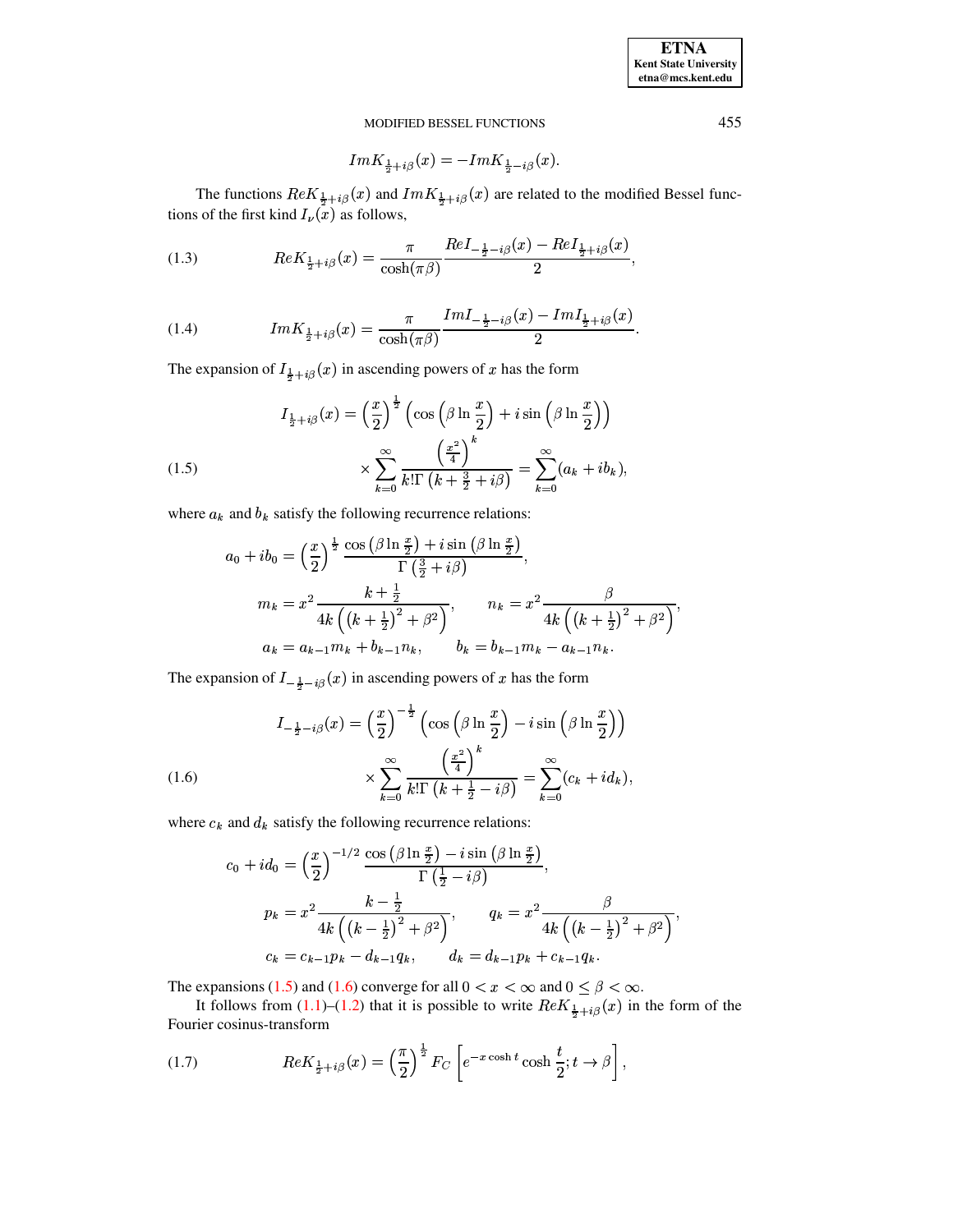and  $Im K_{\frac{1}{2}+i\beta}(x)$  in the form of the Fourier sinus-transform

(1.8) 
$$
Im K_{\frac{1}{2}+i\beta}(x) = \left(\frac{\pi}{2}\right)^{\frac{1}{2}} F_S \left[e^{-x \cosh t} \sinh \frac{t}{2}; t \to \beta\right]
$$

The inversion formulas have the respective forms

<span id="page-2-2"></span>
$$
F_C\left[ReK_{\frac{1}{2}+i\beta}(x); \beta \to t\right] = \left(\frac{\pi}{2}\right)^{\frac{1}{2}} e^{-x \cosh t} \cosh \frac{t}{2},
$$
  

$$
F_S\left[ImK_{\frac{1}{2}+i\beta}(x); \beta \to t\right] = \left(\frac{\pi}{2}\right)^{\frac{1}{2}} e^{-x \cosh t} \sinh \frac{t}{2}
$$

or, in integral form,

<span id="page-2-0"></span>(1.9) 
$$
\int_0^\infty Re K_{\frac{1}{2} + i\beta}(x) \cos(t\beta) d\beta = \frac{\pi}{2} e^{-x \cosh t} \cosh \frac{t}{2},
$$

(1.10) 
$$
\int_0^\infty Im K_{\frac{1}{2}+i\beta}(x) \sin(t\beta) d\beta = \frac{\pi}{2} e^{-x \cosh t} \sinh \frac{t}{2}
$$

Differentiating equations  $(1.9)$  and  $(1.10)$  with respect to t, we obtain

<span id="page-2-1"></span>
$$
\int_0^\infty \beta Re K_{\frac{1}{2} + i\beta}(x) \sin(t\beta) d\beta = \frac{\pi}{2} \left( x \sinh t \cosh \frac{t}{2} - \sinh \frac{t}{2} \right) e^{-x \cosh t},
$$
\n(1.11) 
$$
\int_0^\infty \beta Im K_{\frac{1}{2} + i\beta}(x) \cos(t\beta) d\beta = \frac{\pi}{2} \left( \cosh \frac{t}{2} - x \sinh t \sinh \frac{t}{2} \right) e^{-x \cosh t}.
$$

It follows from  $(1.9)$  that

$$
\int_0^\infty Re K_{\frac{1}{2}+i\beta}(x)d\beta = \frac{\pi}{2}e^{-x},
$$

and from  $(1.11)$  that

$$
\int_0^\infty \beta Im K_{\frac{1}{2}+i\beta}(x)d\beta = \frac{\pi}{2}e^{-x}.
$$

Differentiating  $(1.9)$  and  $(1.10)$  2*n* times with respect to *t*, we obtain

$$
\int_0^\infty \beta^{2n} Re K_{\frac{1}{2} + i\beta}(x) \cos(t\beta) d\beta = \frac{\pi}{2} (-1)^n D_t^{2n} \left( e^{-x \cosh t} \cosh \frac{t}{2} \right),
$$
  

$$
\int_0^\infty \beta^{2n} Im K_{\frac{1}{2} + i\beta}(x) \sin(t\beta) d\beta = \frac{\pi}{2} (-1)^n D_t^{2n} \left( e^{-x \cosh t} \sinh \frac{t}{2} \right),
$$

from which there follows, for  $t = 0$ ,

$$
\int_0^\infty \beta^{2n} Re K_{\frac{1}{2}+i\beta}(x) d\beta = \frac{\pi}{2} (-1)^n D_t^{2n} \left( e^{-x \cosh t} \cosh \frac{t}{2} \right)_{t=0}.
$$

Differentiating (1.9) and (1.10)  $2n + 1$  times with respect to t, we obtain

$$
\int_0^{\infty} \beta^{2n+1} Re K_{1/2+i\beta}(x) \sin(t\beta) d\beta = \frac{\pi}{2} (-1)^{n+1} D_t^{2n+1} \left( e^{-x \cosh t} \cosh \frac{t}{2} \right),
$$
  

$$
\int_0^{\infty} \beta^{2n+1} Im K_{1/2+i\beta}(x) \cos(t\beta) d\beta = \frac{\pi}{2} (-1)^n D_t^{2n+1} \left( e^{-x \cosh t} \sinh \frac{t}{2} \right).
$$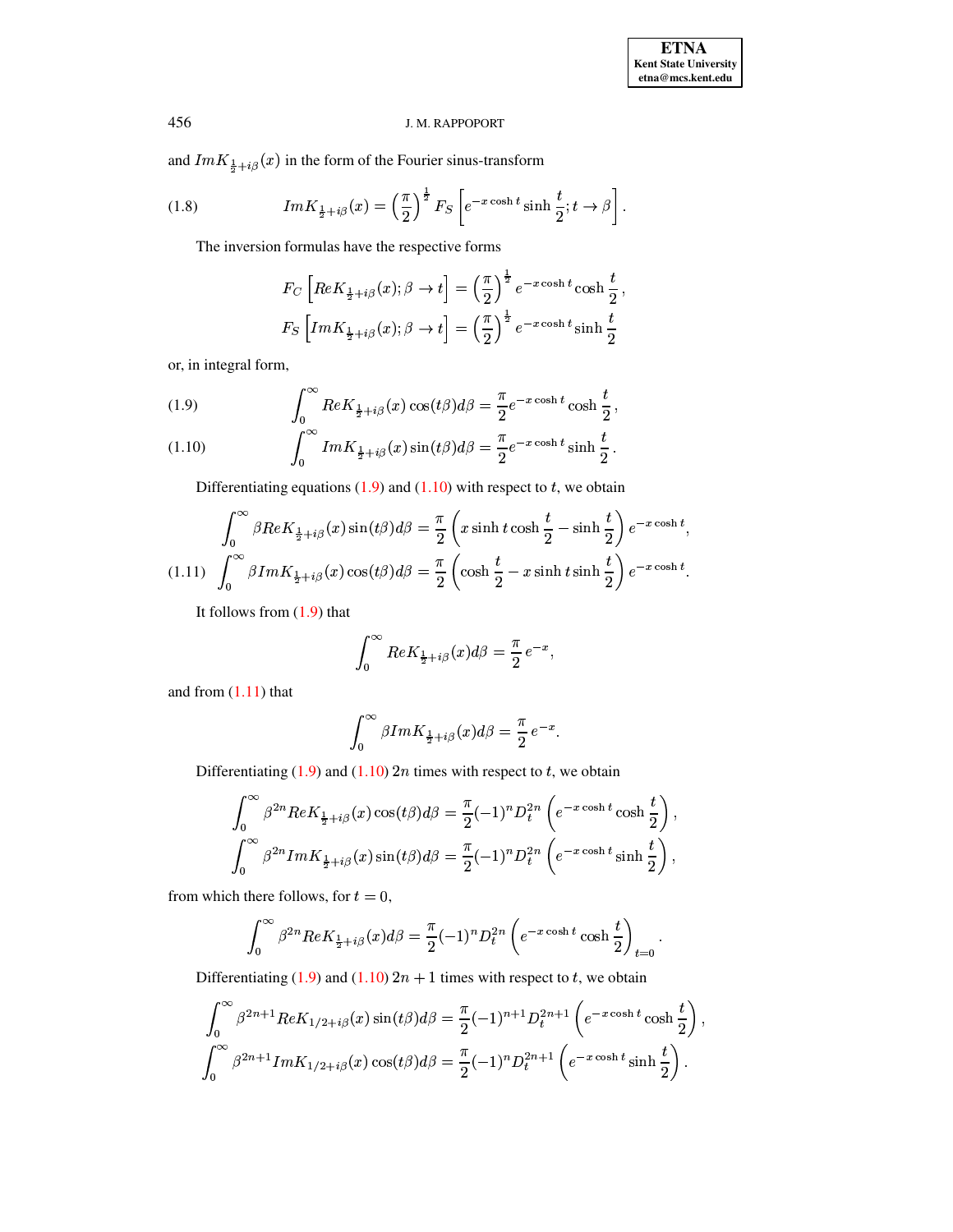whence, for  $t = 0$ ,

$$
\int_0^\infty \beta^{2n+1} Im K_{1/2+i\beta}(x) d\beta = \frac{\pi}{2} (-1)^n D_t^{2n+1} \left( e^{-x \cosh t} \sinh \frac{t}{2} \right)_{t=0}
$$

For the computation of certain integrals of the functions  $Re K_{\frac{1}{2}+i\beta}(x)$  and  $Im K_{\frac{1}{2}+i\beta}(x)$ , integral identities are useful. They reduce this problem to the computation of some other integrals of elementary functions.

**PROPOSITION 1.1.** If f is absolutely integrable on  $[0, \infty)$ , then the following identities hold,

<span id="page-3-0"></span>
$$
(1.12)\qquad \int_0^\infty Re K_{\frac{1}{2}+i\beta}(x)f(\beta)d\beta = \left(\frac{\pi}{2}\right)^{\frac{1}{2}} \int_0^\infty e^{-x\cosh t} \cosh \frac{t}{2} F_C(t)dt,
$$

$$
(1.13)\qquad \int_0^\infty Im K_{\frac{1}{2}+i\beta}(x)f(\beta)d\beta = \left(\frac{\pi}{2}\right)^{\frac{1}{2}} \int_0^\infty e^{-x\cosh t} \sinh\frac{t}{2}F_S(t)dt,
$$

where  $F_C(t)$  is the Fourier cosinus-transform of  $f(\beta)$ , and  $F_S(t)$  the Fourier sinus-transform of  $f(\beta)$ .

*Proof.* Multiplying both sides of the equalities (1.7) and (1.8) by  $f(\beta)$ , integrating with respect to  $\beta$  from 0 to  $\infty$ , and applying Fubini's theorem for singular integrals with parameter [22], we obtain  $(1.12)$  and  $(1.13)$ .  $\mathsf{\Pi}$ 

**PROPOSITION 1.2.** If f is absolutely integrable on  $[0, \infty)$ , then the following identities hold

<span id="page-3-1"></span>
$$
(1.14) \qquad \int_0^\infty Re K_{\frac{1}{2}+i\beta}(x) F_C(\beta) d\beta = \left(\frac{\pi}{2}\right)^{\frac{1}{2}} \int_0^\infty e^{-x \cosh t} \cosh \frac{t}{2} f(t) dt,
$$

$$
(1.15) \qquad \int_0^\infty Im K_{\frac{1}{2}+i\beta}(x) F_S(\beta) d\beta = \left(\frac{\pi}{2}\right)^{\frac{1}{2}} \int_0^\infty e^{-x \cosh t} \sinh \frac{t}{2} f(t) dt.
$$

*Proof.* This follows from  $(1.9)$ – $(1.10)$  and from Fubini's theorem [22]. 0

The equations  $(1.12)$ – $(1.15)$  are useful for the simplification and the calculation of dif-

ferent integrals containing  $Re K_{1/2+i\beta}(x)$  and  $Im K_{1/2+i\beta}(x)$ .<br>For example, let  $f(\beta) = e^{-\alpha\beta}$ , then  $F_C(t) = \sqrt{\frac{2}{\pi}} \frac{\alpha}{\alpha^2 + t^2}$ ,  $F_S(t) = \sqrt{\frac{2}{\pi}} \frac{t}{\alpha^2 + t^2}$  and

$$
\int_0^\infty Re K_{\frac{1}{2}+i\beta}(x)e^{-\alpha\beta}d\beta = \alpha \int_0^\infty (\alpha^2 + t^2)^{-1}e^{-x\cosh t} \cosh \frac{t}{2}dt,
$$
  

$$
\int_0^\infty Re K_{\frac{1}{2}+i\beta}(x)\frac{1}{\alpha^2 + \beta^2}d\beta = \frac{\pi}{2\alpha}\int_0^\infty e^{-\alpha t - x\cosh t} \cosh \frac{t}{2}dt,
$$
  

$$
\int_0^\infty Im K_{\frac{1}{2}+i\beta}(x)e^{-\alpha\beta}d\beta = \int_0^\infty t(\alpha^2 + t^2)^{-1}e^{-x\cosh t} \sinh \frac{t}{2}dt,
$$
  

$$
\int_0^\infty Im K_{\frac{1}{2}+i\beta}(x)\frac{\beta}{\alpha^2 + \beta^2}d\beta = \frac{\pi}{2}\int_0^\infty e^{-\alpha t - x\cosh t} \sinh \frac{t}{2}dt.
$$

If  $f(\beta) = \Gamma(\frac{1}{4} + \frac{i\beta}{2})\Gamma(\frac{1}{4} - \frac{i\beta}{2})$ , then  $F_C(t) = \frac{2\pi}{\sqrt{\cosh t}}$  and

$$
\int_0^\infty Re K_{\frac{1}{2}+i\beta}(x)\Gamma(\frac{1}{4}+\frac{i\beta}{2})\Gamma(\frac{1}{4}-\frac{i\beta}{2})d\beta =
$$
  
=  $\sqrt{2\pi}\pi \int_0^\infty e^{-x\cosh t} \frac{\cosh \frac{t}{2}}{\sqrt{\cosh t}}dt = \pi \sqrt{\pi}e^{-\frac{x}{2}}K_0(\frac{x}{2}).$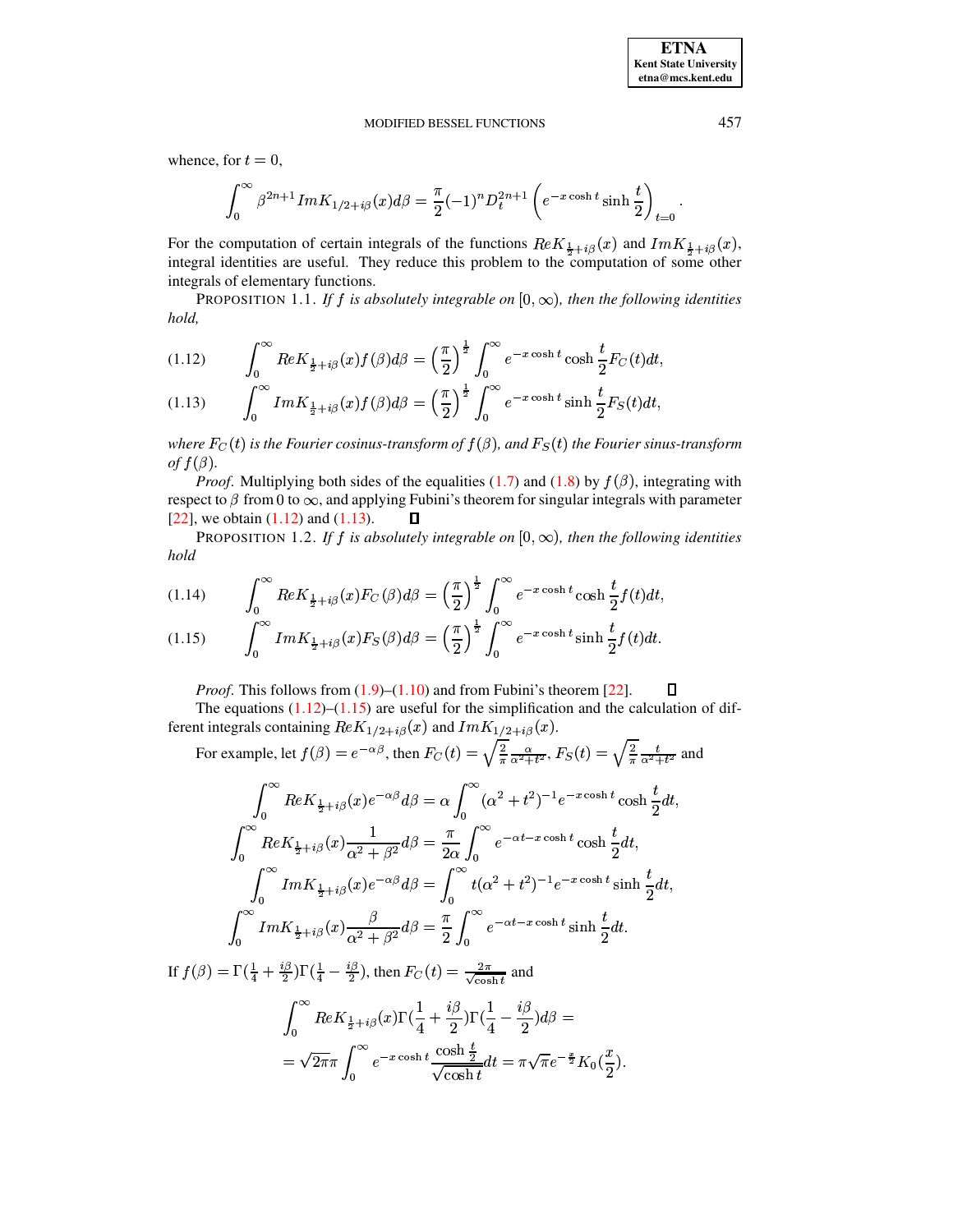If 
$$
f(\beta) = \frac{\sinh(2\pi\beta)}{\cosh(2\pi\beta) + \cos(2\pi\alpha)}
$$
,  $|Re\alpha| < \frac{1}{2}$ , then  $F_S(t) = \frac{\cosh(\alpha t)}{\sqrt{2\pi} \sinh\frac{t}{2}}$  and  

$$
\int_0^\infty \frac{Im K_{\frac{1}{2} + i\beta}(x) \sinh(2\pi\beta)}{\cosh(2\pi\beta) + \cos(2\pi\alpha)} d\beta = \frac{1}{2} \int_0^\infty e^{-x \cosh t} \cosh(\alpha t) dt = \frac{1}{2} K_\alpha(x).
$$

REMARK 1.3. All formulas of the present paragraph remain valid if  $x$  is changed to  $z$ lying in the right-hand half-plane.

**1.1.** The Laplace transform of  $ReK_{\frac{1}{2}+i\beta}(x)$  and  $ImK_{\frac{1}{2}+i\beta}(x)$ . The Laplace transform of  $K_{i\beta}(x)$  is computed in [21]. We use the representation (1.1) for the evaluation of the Laplace transformation of  $Re K_{\frac{1}{2}+i\beta}(x)$ . We have

$$
L\left[ReK_{\frac{1}{2}+i\beta}(x);\beta\right] = \int_0^\infty \cos(\beta t) \cosh\frac{t}{2} \int_0^\infty e^{-(p+\cosh t)x} dx dt
$$
  

$$
= \int_0^\infty \frac{\cos(\beta t) \cosh\frac{t}{2}}{\cosh t + \cosh \alpha} dt \quad (p = \cosh \alpha)
$$
  

$$
= \sqrt{\frac{\pi}{2}} F_C \left(\frac{\cosh \frac{t}{2}}{\cosh t + \cosh \alpha}\right) = \frac{\pi}{2} \frac{\cos(\alpha\beta)}{\cosh \frac{\alpha}{2} \cosh(\pi\beta)}
$$

Equivalently, we can write

$$
L^{-1}\left[\frac{\cos(\beta\cosh^{-1}p)}{\sqrt{\frac{p+1}{2}}}\right] = \left(\frac{\pi}{2}\right)^{-1}\cosh(\pi\beta)ReK_{\frac{1}{2}+i\beta}(x).
$$

For the evaluation of the Laplace transform of  $Im K_{\frac{1}{2}+i\beta}(x)$  we utilize the representation  $(1.2)$ . We have

$$
L\left[Im K_{\frac{1}{2}+i\beta}(x);p\right] = \sqrt{\frac{\pi}{2}} F_S \left( \frac{\sinh \frac{t}{2}}{\cosh t + \cosh \alpha} \right) = \frac{\pi}{2} \frac{\sin(\alpha\beta)}{\cosh(\pi\beta)\sinh \frac{\alpha}{2}},
$$

or, equivalently,

$$
L^{-1}\left[\frac{\sin(\beta \cosh^{-1} p)}{\sqrt{\frac{p-1}{2}}}\right] = \sqrt{\frac{\pi}{2}} \cosh(\pi \beta) Im K_{\frac{1}{2}+i\beta}(x).
$$

We note that these equations can also be obtained directly from the formula for the Laplace transforms of  $K_{\nu}(x)$  by separating real and imaginary parts.

**1.2.** The asymptotic behavior of  $ReK_{\frac{1}{2}+i\beta}(x)$  and  $ImK_{\frac{1}{2}+i\beta}(x)$  for  $x \to 0, x \to \infty$  and  $\beta \to \infty$ . For  $ReK_{\frac{1}{2}+i\beta}(x)$  and  $ImK_{\frac{1}{2}+i\beta}(x)$  the following asymptotic formulas for  $\beta \rightarrow \infty$  are valid [8],

$$
ReK_{\frac{1}{2}+i\beta}(x) \sim \left(\frac{\pi}{x}\right)^{\frac{1}{2}} e^{-\frac{\pi\beta}{2}} \cos\left(\beta \ln \beta - \beta - \beta \ln \frac{x}{2}\right),
$$
  

$$
ImK_{\frac{1}{2}+i\beta}(x) \sim \left(\frac{\pi}{x}\right)^{\frac{1}{2}} e^{-\frac{\pi\beta}{2}} \sin\left(\beta \ln \beta - \beta - \beta \ln \frac{x}{2}\right),
$$

where  $x$  is a fixed positive number.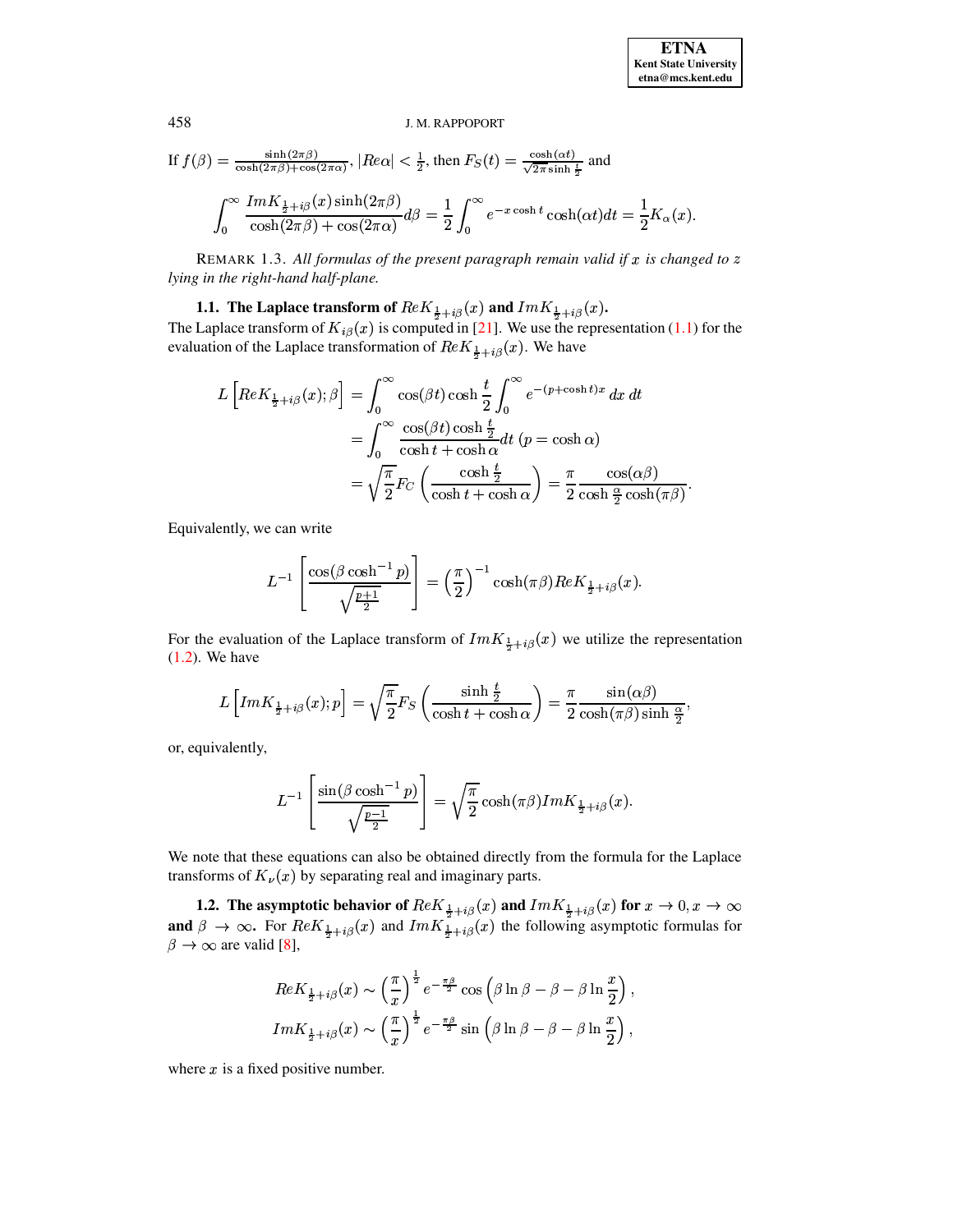It follows immediately from  $(1.3)$ – $(1.6)$  that for  $x \to 0$  we have

$$
K_{\frac{1}{2}+i\beta}(x) \sim \frac{1}{2} \left(\frac{x}{2}\right)^{-\frac{1}{2}} \frac{\cos \left(\beta \ln \frac{x}{2}\right) - i \sin \left(\beta \ln \frac{x}{2}\right)}{\Gamma\left(\frac{1}{2}-i\beta\right)},
$$

whence

$$
ReK_{\frac{1}{2}+i\beta}(x) \sim \frac{1}{2} \left(\frac{x}{2}\right)^{-\frac{1}{2}} \left( Re\Gamma\left(\frac{1}{2}+i\beta\right) \cos\left(\beta \ln \frac{x}{2}\right) \right)
$$

$$
+ Im\Gamma\left(\frac{1}{2}+i\beta\right) \sin\left(\beta \ln \frac{x}{2}\right) \Big),
$$

$$
ImK_{\frac{1}{2}+i\beta}(x) \sim \frac{1}{2} \left(\frac{x}{2}\right)^{-\frac{1}{2}} \left( Im\Gamma\left(\frac{1}{2}+i\beta\right) \cos\left(\beta \ln \frac{x}{2}\right) \right)
$$

$$
- Re\Gamma\left(\frac{1}{2}+i\beta\right) \sin\left(\beta \ln \frac{x}{2}\right) \Big),
$$

For large values x the following asymptotic expansion is valid [9]

$$
K_{\frac{1}{2}+i\beta}(x) \sim \left(\frac{\pi}{2x}\right)^{\frac{1}{2}} e^{-x} \sum_{k=0}^{\infty} \left(\frac{1}{2}+i\beta, k\right) (2x)^{-k},
$$

where

$$
(\nu,k) = \frac{(4\nu^2 - 1^2)(4\nu^2 - 3^2) \cdots (4\nu^2 - (2k - 1)^2)}{2^{2k}k!}
$$

In particular, therefore,

$$
ReK_{\frac{1}{2}+i\beta}(x) \sim \left(\frac{\pi}{2x}\right)^{\frac{1}{2}} e^{-x} \left(1 - \frac{\beta^2}{2x} + \cdots \right),
$$
  

$$
ImK_{\frac{1}{2}+i\beta}(x) \sim \left(\frac{\pi}{2x}\right)^{\frac{1}{2}} e^{-x} \left(\frac{\beta}{2x} + \cdots \right) = \frac{\beta}{2x} \left(\frac{\pi}{2x}\right)^{\frac{1}{2}} e^{-x} (1 + \cdots).
$$

1.3. The series expansions in powers of  $\beta$ . The solutions of problems in mathematical physics connected with the use of the Kontorovitch-Lebedev integral transforms are often expressed as integrals with respect to  $\beta$  of the functions  $K_{i\beta}(x)$ ,  $Re K_{\frac{1}{2}+i\beta}(x)$  and  $Im K_{\frac{1}{2}+i\beta}(x)$ . Both the asymptotic expansions of these integrals for large values  $\beta$ , and the expansions of these functions in powers of  $\beta$ , are of interest for the analysis of the behavior of these integrals.

The expansions of these functions in powers of  $\beta$  are deduced from their integral representations (1.1)–(1.2). Substituting in them  $cos(\beta t)$  and  $sin(\beta t)$  by their series expansions and interchanging the order of the summation and integration, we obtain

<span id="page-5-0"></span>
$$
K_{i\beta}(x) = \sum_{k=0}^{\infty} \frac{\beta^{2k}}{(2k)!} \int_0^{\infty} t^{2k} e^{-x \cosh t} dt =
$$
  
(1.16) 
$$
= K_0(x) - \frac{\beta^2}{2!} \int_0^{\infty} t^2 e^{-x \cosh t} dt + \frac{\beta^4}{4!} \int_0^{\infty} t^4 e^{-x \cosh t} dt + \cdots,
$$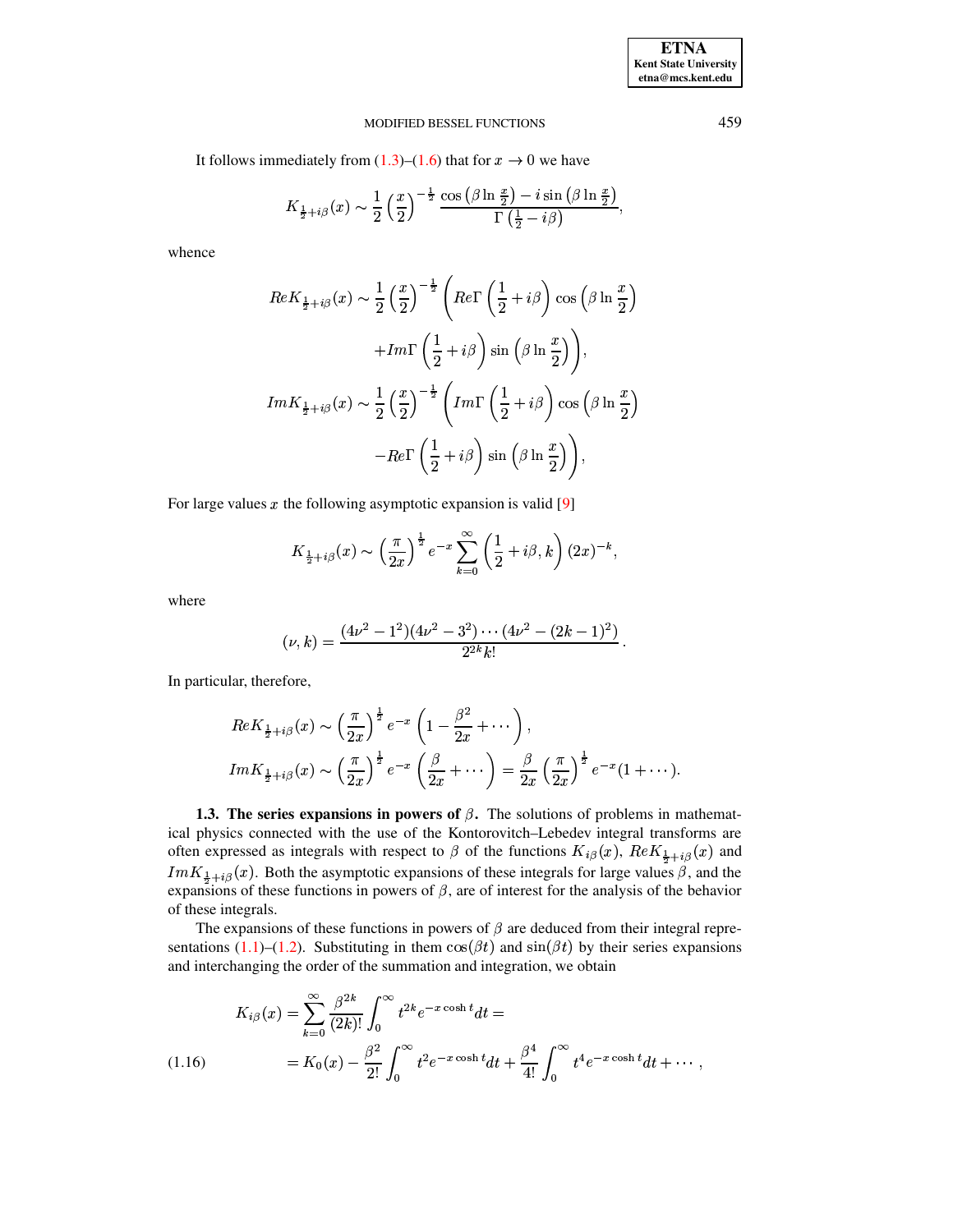$$
Re K_{\frac{1}{2}+i\beta}(x) = \sum_{k=0}^{\infty} \frac{\beta^{2k}}{(2k)!} \int_{0}^{\infty} t^{2k} e^{-x \cosh t} \cosh \frac{t}{2} dt =
$$
  
\n
$$
= K_{\frac{1}{2}}(x) - \frac{\beta^{2}}{2!} \int_{0}^{\infty} t^{2} e^{-x \cosh t} \cosh \frac{t}{2} dt
$$
  
\n(1.17)  
\n
$$
+ \frac{\beta^{4}}{4!} \int_{0}^{\infty} t^{4} e^{-x \cosh t} \cosh \frac{t}{2} dt + \cdots,
$$
  
\n
$$
Im K_{\frac{1}{2}+i\beta}(x) = \sum_{k=0}^{\infty} \frac{\beta^{2k+1}}{(2k+1)!} \int_{0}^{\infty} t^{2k+1} e^{-x \cosh t} \sinh \frac{t}{2} dt =
$$
  
\n(1.18)  
\n
$$
= \beta \int_{0}^{\infty} t e^{-x \cosh t} \sinh \frac{t}{2} dt - \frac{\beta^{3}}{3!} \int_{0}^{\infty} t^{3} e^{-x \cosh t} \sinh \frac{t}{2} dt + \cdots
$$

These functions are entire functions in the variable  $\beta$ , and therefore the series converge for all real values of  $\beta$ . From these expansions it is possible to obtain the series for the derivatives and for the integrals of these functions with respect to the variable  $\beta$ , which will converge for all real  $\beta$  also. Similar integrals for the spherical functions are stated in [23].

It's possible to rewrite the expansions  $(1.16)$ – $(1.18)$  in terms of Laplace transforms as follows.

<span id="page-6-0"></span>
$$
(1.19) \t K_{i\beta}(x) = e^{-x} \sum_{k=0}^{\infty} (-1)^k L\left[\frac{\arccosh^{2k}(y+1)}{\sqrt{(y+1)^2 - 1}}; y \to x\right] \frac{\beta^{2k}}{(2k)!},
$$

$$
(1.20) \quad ReK_{\frac{1}{2}+i\beta}(x) = e^{-x} \sum_{k=0}^{\infty} (-1)^k L \left[ \frac{\arccosh^{2k}(y+1)}{\sqrt{2y}}; y \to x \right] \frac{\beta^{2k}}{(2k)!},
$$

$$
(1.21)\quad Im K_{\frac{1}{2}+i\beta}(x) = e^{-x} \sum_{k=0}^{\infty} (-1)^k L\left[\frac{\arccosh^{2k+1}(y+1)}{\sqrt{2(y+2)}}; y \to x\right] \frac{\beta^{2k+1}}{(2k+1)!},
$$

This form of writing may be more convenient since it is possible to use numerical methods for evaluating Laplace transforms.

The expansions  $(1.19)$ – $(1.21)$  are convenient for the calculation of the kernels of Kontorovitch-Lebedev integral transforms for small values  $\beta$ .

2. Inequalities for the MacDonald functions  $K_{i\beta}(x)$ ,  $ReK_{\frac{1}{2}+i\beta}(x)$  and  $ImK_{\frac{1}{2}+i\beta}(x)$ . It follows from (1.1) that for all  $\beta \in [0, \infty)$ 

$$
|Re K_{\frac{1}{2}+i\beta}(x)| \leq K_{\frac{1}{2}}(x) = \left(\frac{\pi}{2x}\right)^{\frac{1}{2}} e^{-x}
$$

and it follows from (1.2) that for all  $\beta \in [0, \infty)$ 

$$
Im K_{\frac{1}{2}+i\beta}(x)| \le \int_0^\infty e^{-x\cosh t} \sinh \frac{t}{2} dt = \left(\frac{\pi}{2x}\right)^{\frac{1}{2}} e^x \left[1 - \phi((2x)^{\frac{1}{2}})\right] \le B\frac{e^{-x}}{x},
$$

where *B* is some positive constant [10], [11].

In [4], for arbitrary  $\nu = \sigma + i\beta$ ,  $\sigma > 0$ , the following inequality is derived

$$
|I_{\nu}(x)| \leq e^{\frac{\pi |\beta|}{2}} I_{\sigma}(x).
$$

Taking advantage of the formula [4]

$$
|K_{\nu}(x)| \leq \left(C_1(x,\sigma)+C_2(x,\sigma)|\beta|^{\sigma-\frac{1}{2}}\right)e^{-\frac{\pi|\beta|}{2}},
$$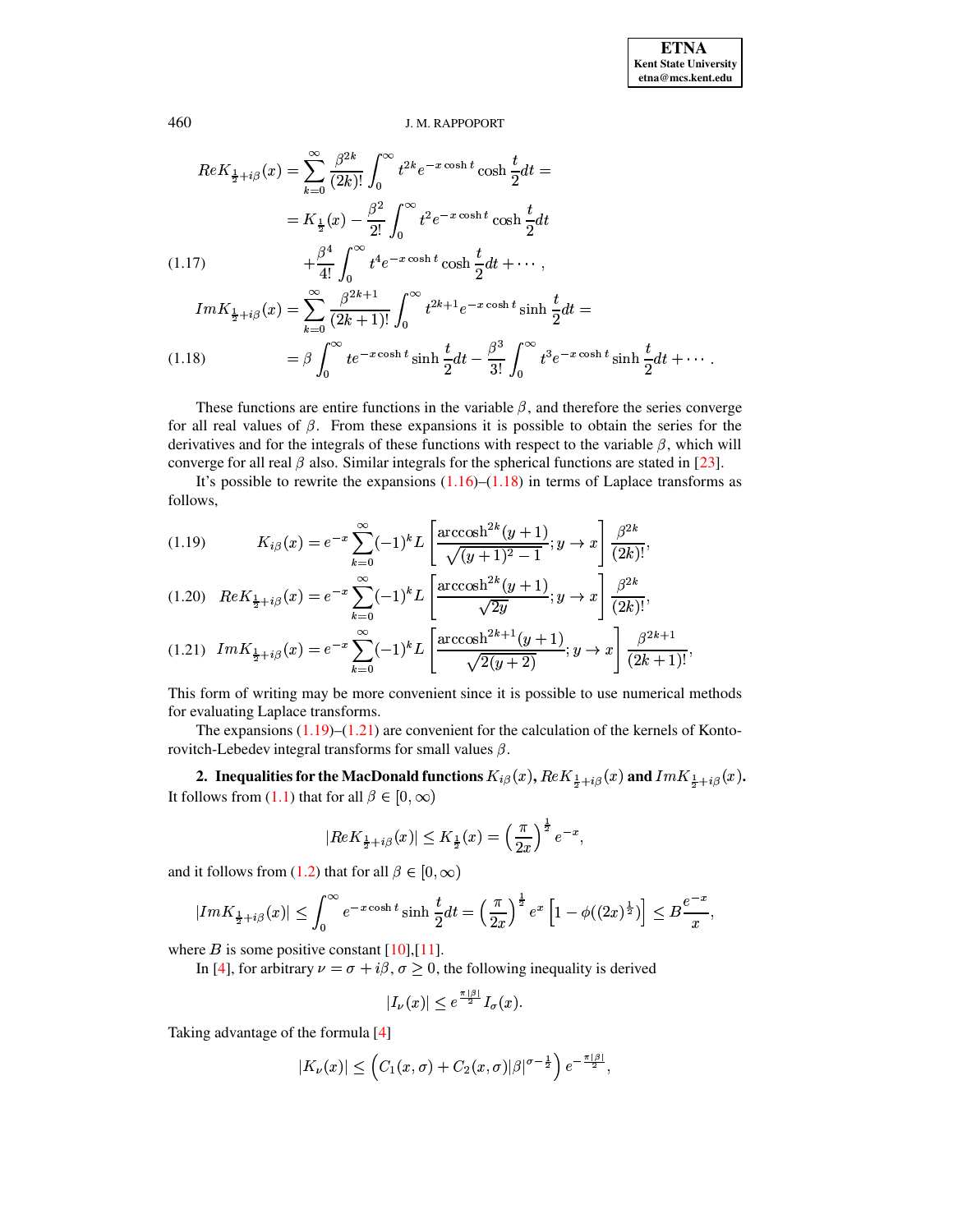we obtain that beginning with some  $T$ ,  $|\beta| > T$ ,

<span id="page-7-1"></span>
$$
|K_{\frac{1}{2}+i\beta}(x)| \leq C(x)e^{-\frac{\pi|\beta|}{2}}.
$$

But this inequality is too rough and may be insufficient for conducting various proofs. To obtain more refined inequalities, we use [5]

$$
|K_{i\beta}(x)| \leq Ax^{-\frac{1}{4}}e^{-\frac{\pi|\beta|}{2}},
$$

where  $A$  is some positive constant, and the representations  $[8]$ 

<span id="page-7-0"></span>(2.2)  
\n
$$
ReK_{\frac{1}{2}+i\beta}(x) = \left(\frac{\pi}{2x}\right)^{\frac{1}{2}} \frac{e^{-x}}{\cosh(\pi\beta)}
$$
\n
$$
+ \frac{\beta \tanh(\pi\beta)}{(2\pi)^{\frac{1}{2}}} \int_0^x \left[\frac{e^{-(x-y)}}{\sqrt{x-y}} - \frac{e^{-(x+y)}}{x^{\frac{1}{2}}}\right] K_{i\beta}(y) dy
$$
\n
$$
- \frac{\beta \tanh(\pi\beta)}{(2\pi)^{\frac{1}{2}}} \int_x^\infty \frac{e^{-(x+y)}}{x^{\frac{1}{2}}} \frac{K_{i\beta}(y)}{y} dy,
$$
\n
$$
ImK_{\frac{1}{2}+i\beta}(x) = \frac{\beta e^x}{(2\pi)^{\frac{1}{2}}} \int_x^\infty \frac{e^{-y} K_{i\beta}(y)}{y(y-x)^{\frac{1}{2}}} dy.
$$

LEMMA 2.1. The following inequalities hold for  $x > 0$ 

$$
|Re K_{\frac{1}{2}+i\beta}(x)| \leq c|\beta|e^{-\frac{\pi|\beta|}{2}}x^{-\frac{3}{4}} + \left(\frac{2\pi}{x}\right)^{\frac{1}{2}}e^{-x}e^{-\pi|\beta|},
$$
  

$$
|Im K_{\frac{1}{2}+i\beta}(x)| \leq c_0|\beta|e^{-\frac{\pi|\beta|}{2}}x^{-\frac{3}{4}},
$$

where  $c_0$  and  $c$  are some positive constants.

*Proof.* We estimate the second additive term in  $(2.2)$ , using the inequality  $(2.1)$ ,

<span id="page-7-2"></span>
$$
\left| \frac{\beta \tanh(\pi \beta)}{(2\pi)^{\frac{1}{2}}} \int_0^x \left[ \frac{e^{-(x-y)}}{(x-y)^{\frac{1}{2}}} - \frac{e^{-(x+y)}}{x^{\frac{1}{2}}} \right] \frac{K_{i\beta}(y)}{y} dy \right|
$$
\n
$$
\leq A|\beta|e^{-\frac{\pi|\beta|}{2}} \frac{e^{-x}}{\sqrt{x}} \int_0^x \frac{\frac{e^y}{\sqrt{1-\frac{y}{x}}}-e^y}{y} y^{-\frac{1}{4}} dy \leq A|\beta|e^{-\frac{\pi|\beta|}{2}} x^{-\frac{3}{4}}.
$$

We next estimate the third additive term,

<span id="page-7-3"></span>
$$
\left| \frac{\beta \tanh(\pi \beta)}{\sqrt{2\pi}} \int_x^{\infty} \frac{e^{-(x+y)}}{\sqrt{x}} \frac{K_{i\beta}(y)}{y} dy \right| \leq B|\beta| e^{-\frac{\pi |\beta|}{2}} \frac{e^{-x}}{\sqrt{x}} \int_x^{\infty} e^{-y} y^{-\frac{5}{4}} dy
$$
\n
$$
\leq B|\beta| e^{-\frac{\pi |\beta|}{2}} e^{-2x} x^{-\frac{3}{4}}.
$$
\n(2.4)

Combining the first term and estimates  $(2.3)$  and  $(2.4)$ , we obtain the required inequality. Furthermore, we obtain

$$
|Im K_{\frac{1}{2}+i\beta}(x)| \leq |\frac{\beta e^x}{\sqrt{2\pi}} \int_0^{\infty} \frac{e^{-y} K_{i\beta}(y)}{y\sqrt{y-x}} dy|
$$
  

$$
\leq c_0 |\beta| e^{-\frac{\pi |\beta|}{2}} e^x \int_x^{infy} \frac{e^{-y} y^{-\frac{5}{4}}}{\sqrt{y-x}} dy \leq c_0 |\beta| e^{-\frac{\pi |\beta|}{2}} x^{-\frac{3}{4}}.
$$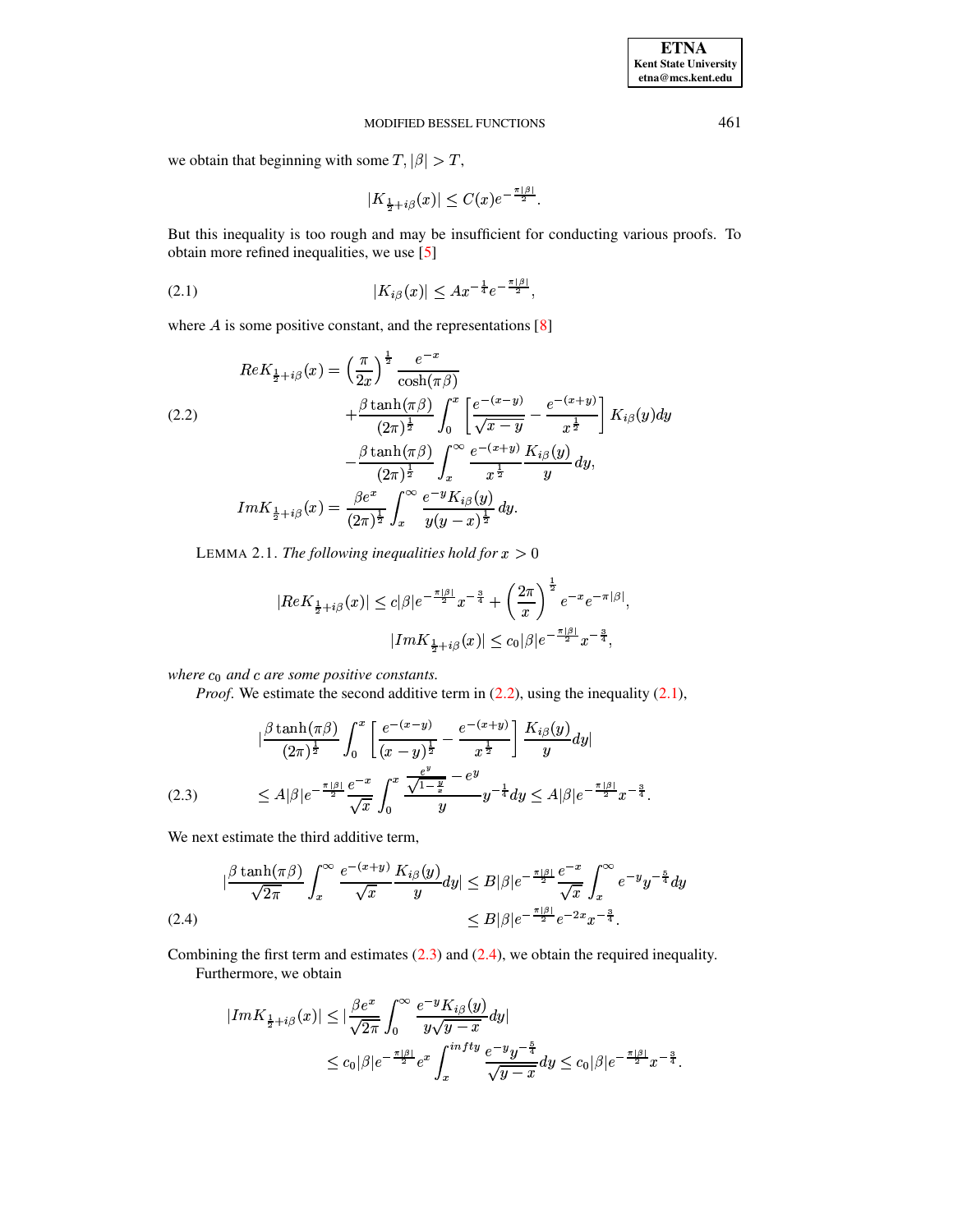For future use, an analysis of the behavior of the modified Bessel function  $K_{\sigma+i\beta}(x)$  for large values of  $\beta$  is necessary.

LEMMA 2.2. For  $0 \le \sigma \le \frac{1}{2}$ ,  $|\beta| \ge \beta_0 \ge 1$ ,  $x \ge x_0 \ge 1$ , the following inequality holds,

$$
|K_{\sigma+i\beta}(x)| \leq \left(c_1 x^{\sigma-\frac{1}{2}} + c_2 x^{\frac{1}{2}-\sigma} |\beta|^{\sigma-\frac{1}{2}}\right) e^{x-\frac{\pi|\beta|}{2}},
$$

where  $c_1 > 0$ ,  $c_2 > 0$ ,  $c_1$ ,  $c_2$ ,  $\beta_0$ ,  $x_0$  are some constants.

*Proof.* We use the formula [6]

<span id="page-8-0"></span>
$$
K_{\mu}(x) = \frac{\pi}{2\sin(\pi\mu)}(I_{-\mu}(x) - I_{\mu}(x)), \qquad \mu = \sigma + i\beta.
$$

1. We first estimate  $sin(\pi \mu)$ . It is possible to show that for  $|\beta| \ge \beta_0^{(1)} > 0$ ,  $\beta_0^{(1)}$  some constant, the following inequality is valid

$$
(2.5) \t\t a_1 e^{\pi|\beta|} \le |\sin(\pi \mu)| \le a_2 e^{\pi|\beta|},
$$

where  $a_1 > 0$ ,  $a_2 > 0$ ,  $a_1$ ,  $a_2$  are some constants.

2. We next estimate  $I_{\mu}(x)$ ,  $\mu = \sigma + i\beta$ ,  $\sigma \ge 0$ . The following inequality is derived for  $\sigma \geq 0$  in [4]

$$
|I_\mu(x)|\leq I_0(x)\frac{(\frac{x}{2})^\sigma e^{\frac{\pi|\beta|}{2}}}{\Gamma(\sigma+1)}.
$$

It follows from the asymptotics of  $I_0(x)$  [10] for large x that for  $x \ge x_0^{(1)} > 0$ ,  $x_0^{(1)}$  some constant,

(2.6) 
$$
|I_{\mu}(x)| \leq a_3 x^{\sigma - \frac{1}{2}} e^{x + \frac{\pi |\beta|}{2}},
$$

where  $a_3 > 0$ ,  $a_3$  some constant.

3. We finally estimate  $I_{-\mu}(x)$ ,  $\mu = \sigma + i\beta$ ,  $\sigma \ge 0$ . Proceeding analogously [4], we can rewrite  $I_{-\mu}(x)$  in the form

$$
I_{-\mu}(x) = \frac{(\frac{x}{2})^{-\mu}}{\Gamma(1-\mu)}\psi(x,\mu),
$$

where

$$
\psi(x,\mu) = 1 + \sum_{s=1}^{\infty} \frac{(\frac{x}{2})^{2s}}{s! \prod_{k=1}^{k=s} (-\mu + k)}.
$$

Then  $|k - \mu| = \sqrt{(k - \sigma)^2 + \beta^2} \ge k - 1$  for  $0 \le \sigma \le \frac{1}{2}$ ,  $k = 2, 3, ...$ , and<br>  $\sqrt{(1 - \sigma)^2 + \beta^2} \ge \frac{1}{2}$ ,  $\beta$  arbitrary. Therefore,  $\prod_{k=1}^{k=s} \sqrt{(k - \sigma)^2 + \beta^2} \ge \frac{(s-1)!}{2}$ . We obtain, after some calculations, that

$$
\psi(x,\mu) \leq 1 + 2 \sum_{s=1}^{\infty} \frac{\left(\frac{x}{2}\right)^{2s}}{s!(s-1)!} \leq 2 \left(1 + \frac{x}{2} I_1(x)\right).
$$

Using for  $|\beta| \ge \beta_0^{(2)} \ge 1$ ,  $0 \le \sigma \le \frac{1}{2}$ , the expansion of the gamma-function from [5] and the asymptotics [6] for  $I_1(x)$  we obtain that beginning with some  $x_0^{(2)}$ ,  $x \ge x_0^{(2)} \ge 1$ , the following estimation holds,

<span id="page-8-1"></span>
$$
(2.7) \t\t\t |I_{-\mu}(x)| \leq a_4 x^{\frac{1}{2}-\sigma} |\beta|^{\sigma-\frac{1}{2}} e^{x+\frac{\pi|\beta|}{2}},
$$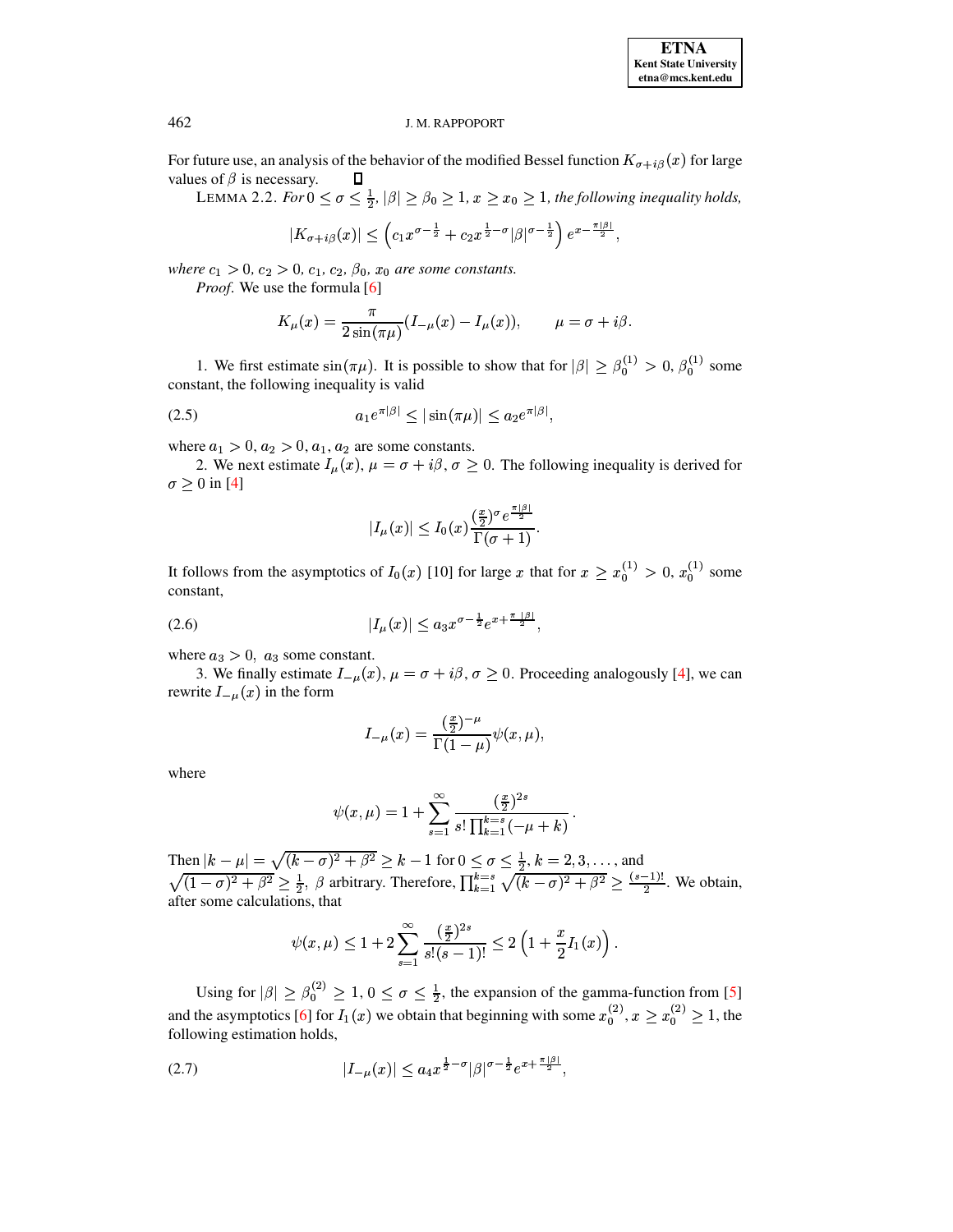$a_4 > 0$ ,  $a_4$  some constant.

Combining the estimations (2.5)–(2.7), we obtain that for  $0 \le \sigma \le \frac{1}{2}$ ,  $|\beta| \ge \beta_0 \ge 1$ ,  $x \ge x_0 \ge 1$ ,  $\beta_0 = \max(\beta_0^{(1)}, \beta_0^{(2)})$ ,  $x_0 = \max(x_0^{(1)}, x_0^{(2)})$  the following inequality is valid,

$$
|K_{\mu}(x)| \leq \frac{\pi}{2a_1} e^{-\pi|\beta|} |I_{-\mu}(x) - I_{\mu}(x)| \leq \frac{\pi}{2a_1} \left( a_3 x^{\sigma - \frac{1}{2}} + a_4 x^{\frac{1}{2} - \sigma} |\beta|^{\sigma - \frac{1}{2}} \right) e^{x - \frac{\pi|\beta|}{2}}
$$

Denoting  $c_1 = \frac{\pi}{2a_1} a_3$ ,  $c_2 = \frac{\pi}{2a_1} a_4$ , we obtain the statement of the lemma.  $\Box$ <br>The properties of the modified Kontorovitch–Lebedev integral transforms are considered in  $[7]-[15]$ .

3. Tau method approximation for modified Bessel function of imaginary order. Several approaches for the evaluation of the modified Bessel functions are elaborated in  $[1]$ [2]. The Tau method [3] realization, with minimal residue choice for the determination of the polynomial approximations of the solutions of the second order differential equations with polynomial coefficients  $[16]$  of the following form

$$
(a_0y^2 + a_5y)v''(y) + (a_1y + a_2)v'(y) + a_3v(y) = 0, v(0) = a_4, y \in [0,1],
$$

is supposed. An *n*-th approximation of the solution is sought in the form of the *n*-th degree polynomial  $v_n(y)$ , which is the solution of the equation

$$
(b_0y^2 + b_5y)v(y) = \int_0^y (b_1x + b_2y + b_3)v(x)dx + b_4y + \tau_{n+2}T_{n+2}^*[(1 - \alpha_{n+2})y + \alpha_{n+2}],
$$

where the coefficients  $a_i$ ,  $i = 0, \ldots, 5$ , may be expressed by coefficients  $b_i$ ,  $i = 0, \ldots, 5$ ,  $\alpha_{n+2} = \sin^2 \frac{\pi}{4(n+2)}$  — the leftmost root of the shifted Chebyshev polynomial of the  $n+2$ -th degree  $T_{n+2}^*(y)$  in the interval [0, 1],  $\tau_{n+2}$  — undefined coefficient.

The problem about determination of the polynomial  $P_n(y) = \sum_{k=0}^n p_k y^k$ , which is the least deviated from zero on the interval  $[0,1]$  among all *n*-th degree polynomials, satisfying the pair of linear correlations on the coefficients  $p_0 = 0$ ,  $\sum_{i=1}^{n} c_i^{(n)} p_i = 1$  was considered. The following theorem is proved  $[16]$ :

<span id="page-9-0"></span>THEOREM 3.1. If the sequence of numbers  $c_i^{(n)}$ ,  $i = 1, ..., n$ , is alternating, then the polynomial  $\tau_n T_n^*[(1 - \alpha_n)y + \alpha_n]$  is the polynomial least deviating from zero in the uniform metric on  $[0,1]$  among all polynomials of degree n, satisfying the indicated pair of linear relations.

On the basis of this theorem it's shown (as suggested by us) in the Tau method residue, in a number of significant cases, is a minimal in the uniform metric on  $[0, 1]$ , among all possible polynomial residues permitting the Volterra integral equations solution.

We have the following differential equation with polynomial coefficients for the approximation and computing of the second kind modified Bessel function  $K_{i\beta}(x)$ :

$$
y^{2}v''(y) + 2(y+1)v'(y) + (1/4 + \beta^{2})v(y) = 0
$$

$$
v(0)=1,
$$

and the Volterra integral equation

$$
y^{2}v(y) = \int_{0}^{y} \left[ \left( \frac{9}{4} + \beta^{2} \right) x - \left( \frac{1}{4} + \beta^{2} \right) y - 2 \right] v(x) dx + 2y.
$$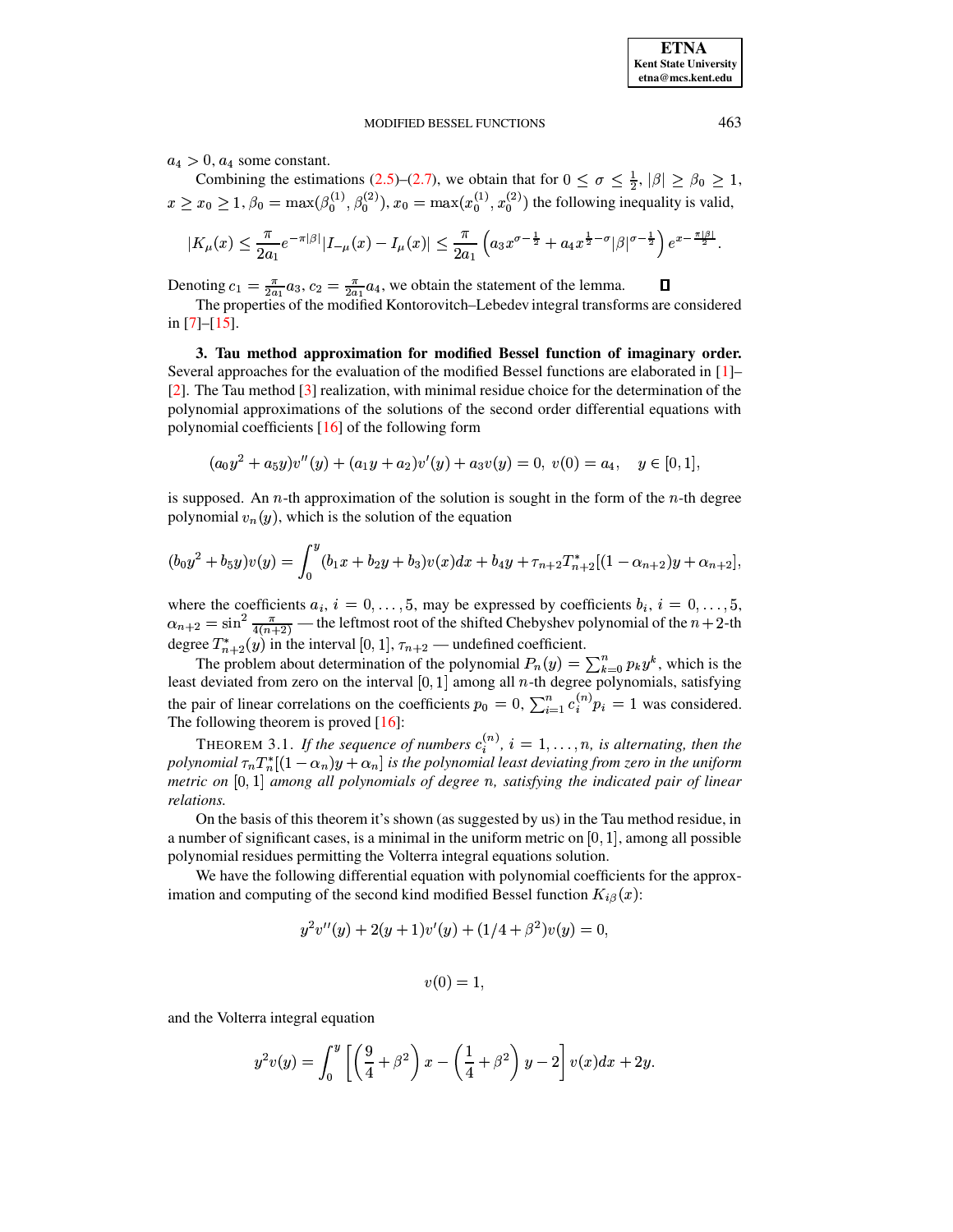We obtain the following recurrence formulas for the coefficients of canonical polynomials  $Q_m(y) = \sum_{k=0}^m q_{km} y^k$  in this case:

$$
q_{00} = \frac{2}{\frac{1}{4} + \beta^2}, \quad q_{0k} = -\frac{2(k+2)}{k^2 + k + \frac{1}{4} + \beta^2} q_{0k-1}, \quad k = 1, \ldots
$$

The minimality of the residue suggested by us follows from the Theorem 3.1 as  $\frac{q_{0m}}{|q_{0m}|}$  =  $(-1)^m$ ,  $m = 0, 1, \ldots$ 

The advantages of this modification, as compared with usual and other tau-methods, is shown.

4. Tau method approximation for modified Bessel function of complex order. A new numerical scheme of the Tau method application is proposed for the solution of the second order linear differential equations systems, with the second order polynomial coefficients of the following kind:

$$
(a_0^{(j)}y^2 + a_1^{(j)}y)v_j''(y) + \sum_{i=1}^k [(a_{3i-1}^{(j)}y - a_{3i}^{(j)})v_i'(y) + a_{3i+1}^{(j)}v_i(y)] = 0,
$$
  

$$
v_j(0) = a_{3k+2}^{(j)}, \quad j = 1, \dots, k, \quad y \in [0, 1],
$$

in the unknown vector-function  $v(y) = (v_1(y), \ldots, v_k(y))$ . It is assumed to have only one solution. Integrating twice and carrying an addition in the right part in the kind of the vectorpolynomial  $P_n(y)$ , we derive for the determination of the *n*-th approximation of the solution  $v(y) = (v_1(y), \dots, v_k(y))$  the system of Volterra integral equations with polynomial kernels

$$
(b_0^{(j)}y^2 + b_1^{(j)}y)v_j(y) = \int_0^y \left[\sum_{i=1}^k (b_{3i-1}^{(j)}x + b_{3i}^{(j)}y + b_{3i+1}^{(j)})v_i(x)\right]dx + P_{jn+2}(y),
$$
  
  $j = 1, ..., k,$ 

where the coefficients  $b_i^{(j)}$  and  $a_i^{(j)}$ ,  $i = 0, \ldots, 3k + 2$  and  $j = 1, \ldots, k$ , are connected in a definite way and  $P_{jn+2}(y)$ ,  $j = 1, ..., k$ , are  $n + 2$ -th degree polynomials. The different variables of the vector residue choice and its minimization are analyzed. The recurrence formulas for the canonical vector-polynomials coefficients convenient for the calculations are given.

Consider the system of two second order differential equations  $(k = 2)$  in more detail. This case is of particular interest for differential equations with complex coefficients.

The scheme of the integral form of the Tau Method described in this paper can be used for deriving polynomial approximations of hypergeometric and confluent hypergeometric functions of the first kind with complex parameters.

The modified Kontorovich-Lebedev integral transforms [7] with kernels

 $ReK_{\frac{1}{2}+i\beta}(x) = \frac{K_{\frac{1}{2}+i\beta}(x)+K_{\frac{1}{2}-i\beta}(x)}{2}$  and  $ImK_{\frac{1}{2}+i\beta}(x) = \frac{K_{\frac{1}{2}+i\beta}(x)-K_{\frac{1}{2}-i\beta}(x)}{2i}$ , where  $K_s(x)$  is MacDonald's function, is of great importance in solving some problems of mathematic physics, in particular mixed boundary value problems for the HELMHOLTZ equation in wedge and cone domains. We find it necessary to compute

 $Re K_{\frac{1}{2}+i\beta}(x)$  and  $Im K_{\frac{1}{2}+i\beta}(x)$  to use this transform in practice [13]. These functions also occur in solving some classes of dual integral equations with kernels which contain MacDonald's function of imaginary index  $K_{i\beta}(x)$  [7]. Therefore, now we consider the second kind modified Bessel function  $K_{\frac{1}{2}+i\beta}(x)$  in more detail.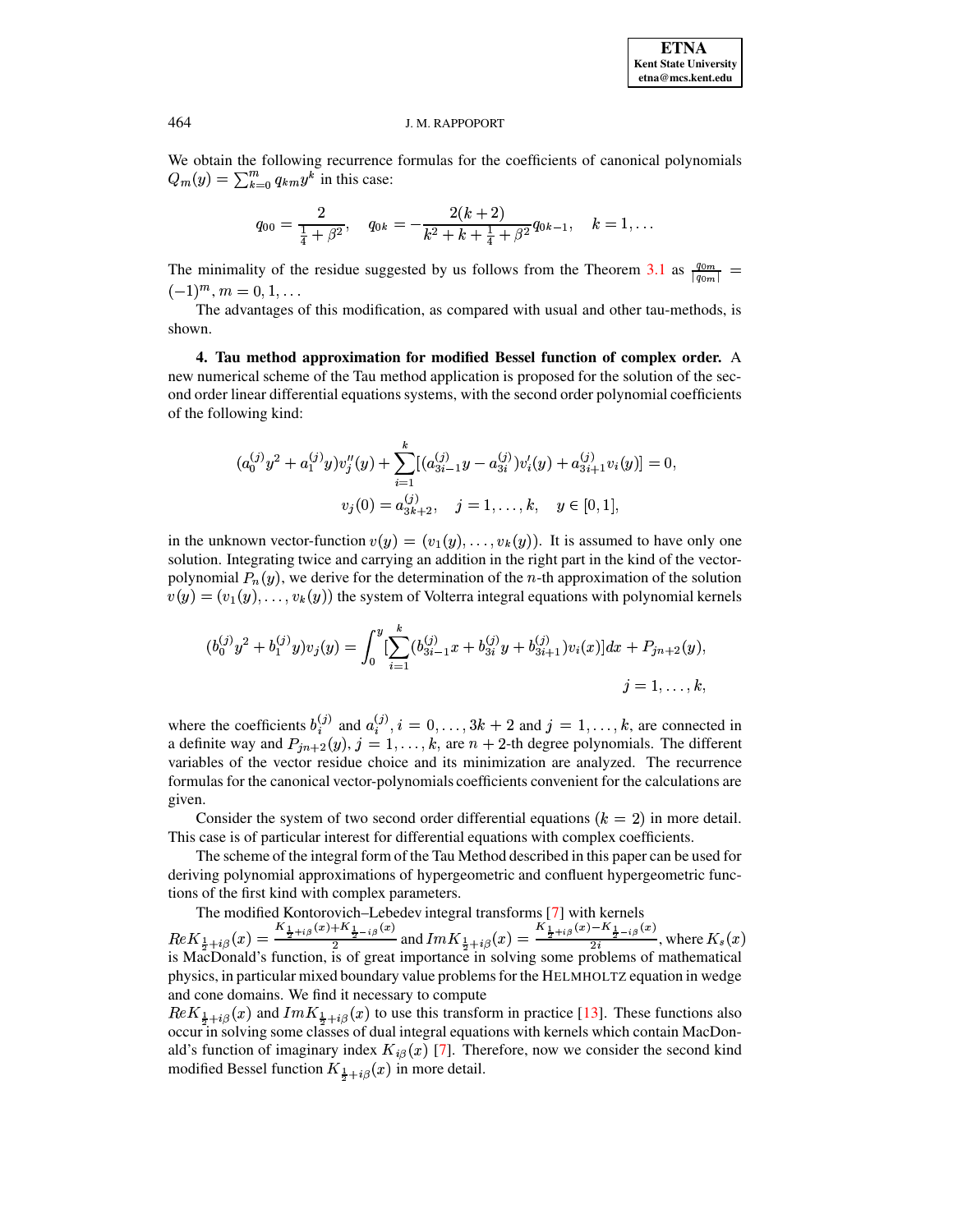We have a system of two second order differential equations

$$
y^{2}v_{1}'' + 2(y+1)v_{1}' + \beta^{2}v_{1} + \beta v_{2} = 0,
$$
  

$$
y^{2}v_{2}'' + 2(y+1)v_{2}' - \beta v_{1} + \beta^{2}v_{2} = 0,
$$
  

$$
v_{1}(0) = 1, v_{2}(0) = 0,
$$

or the system of Volterra integral equations

$$
y^{2}v_{1}(y) = \int_{0}^{y} ((2+\beta^{2})x - (2+\beta^{2}y))v_{1}(x)dx + \beta \int_{0}^{y} (x-y)v_{2}(x)dx + 2y
$$
  

$$
y^{2}v_{2}(y) = \beta \int_{0}^{y} (y-x)v_{1}(x)dx + \int_{0}^{y} ((2+\beta^{2})x - (2+\beta^{2}y))v_{2}(x)dx,
$$
  

$$
K_{\frac{1}{2}+i\beta}(x) = (\frac{\pi}{2x})^{\frac{1}{2}}e^{-x}(v_{1}(\frac{1}{x}) + iv_{2}(\frac{1}{x}), x \ge 1.
$$

The following formulas for the coefficients of canonical vector-polynomials are derived  $[16]$ 

$$
q_{1m}^{(1)} = \frac{(\beta^2 + m(m+1))(m+1)(m+2)}{(\beta^2 + m(m+1))^2 + \beta^2}, \qquad q_{2m}^{(1)} = \frac{\beta(m+2)(m+1)}{(\beta^2 + m(m+1))^2 + \beta^2},
$$
  

$$
q_{1m}^{(2)} = -q_{2m}^{(1)}, \qquad q_{2m}^{(2)} = q_{1m}^{(1)},
$$
  

$$
q_{1i}^{(j)} = -\frac{2(i+1)((\beta^2 + i(i+1))q_{1i+1}^{(j)} - \beta q_{2i+1}^{(j)})}{(\beta^2 + i(i+1))^2 + \beta^2},
$$
  

$$
q_{2i}^{(j)} = -\frac{2(i+1)(\beta q_{1i+1}^{(j)} + (\beta^2 + i(i+1))q_{2i+1}^{(j)})}{(\beta^2 + i(i+1))^2 + \beta^2},
$$
  

$$
i = m - 1, ..., 0, \quad j = 1, 2.
$$

By means of computations is shown that the choice of the residue in the form  $P_{jn+2}(y)$  =  $\tau_{j n+2} T_{n+2}$   $[(1-\alpha_{n+2})y + \alpha_{n+2}]$ ,  $j = 1, 2$ , is optimal as compared with other known variants in this case too.

The applications for the numerical solution of boundary value problems in wedge domains are given in  $[18]$ , [19].

**Acknowledgments.** The author wishes to thank the organizers of the Constructive Functions-Tech04 Conference for their encouragement and support.

# **REFERENCES**

<span id="page-11-0"></span>[1] U. T. EHRENMARK, The numerical inversion of two classes of Kontorovich-Lebedev transforms by direct quadrature, J. Comput. Appl. Math., 61 (1995), pp. 43-72.